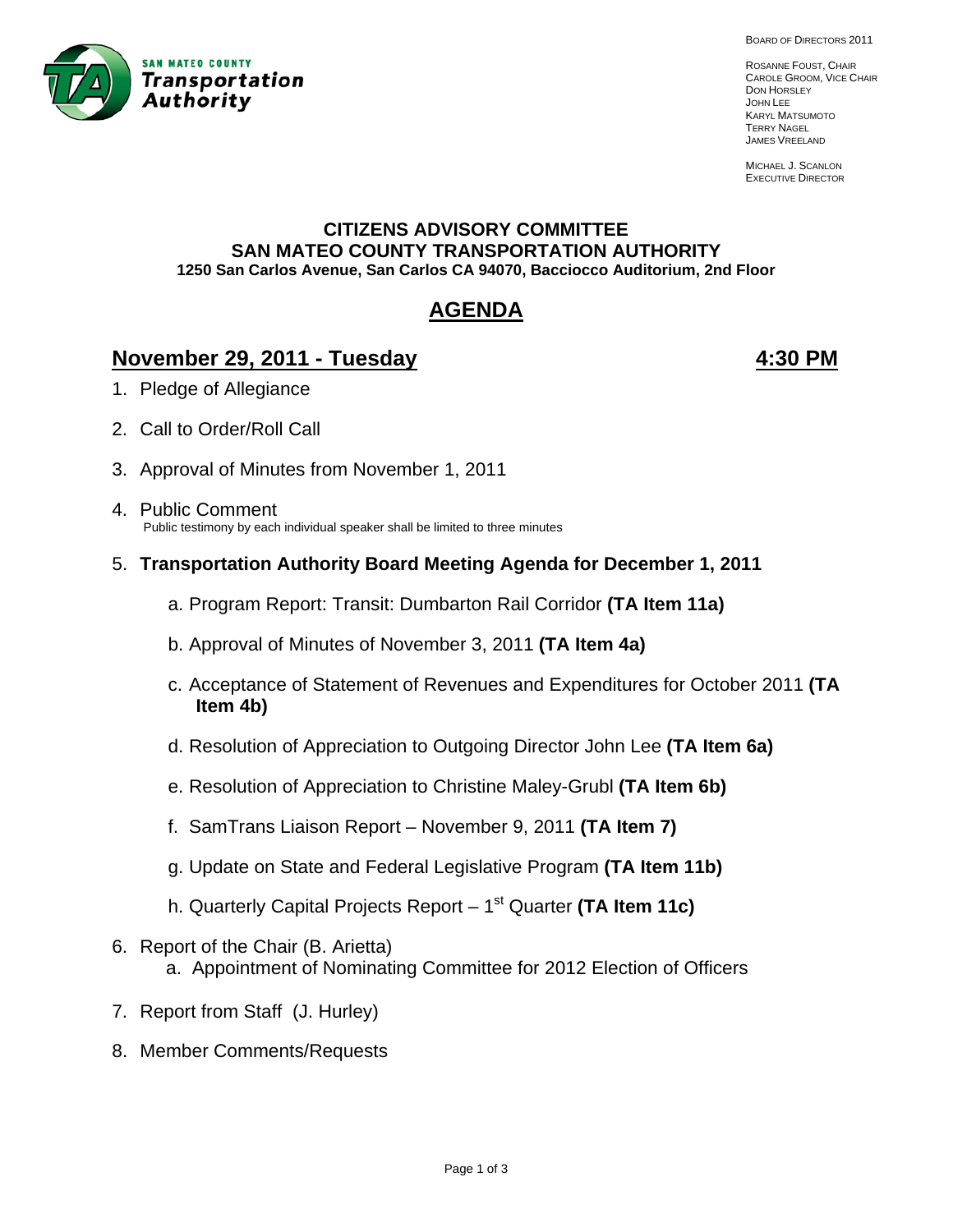- 9. Date, Time and Place of Next Meeting: Tuesday, January 3, 2012 at 4:30 p.m., San Mateo County Transit District Administrative Building, Bacciocco Auditorium, 2<sup>nd</sup> Floor, 1250 San Carlos Avenue, San Carlos, CA 94070
- 10. Adjournment

*All items on this agenda are subject to action* 

CAC MEMBERS: Barbara Arietta (Chair) · Jim Bigelow · John Fox · Rich Hedges · Randall Hees · Elizabeth Lasensky · Jeff Londer · Doris Maez · Daniel Mensing · Larry Shaine · Laurie Simonson · April Vargas (Vice Chair) · William Warhurst · James Whittemore · George Zimmerman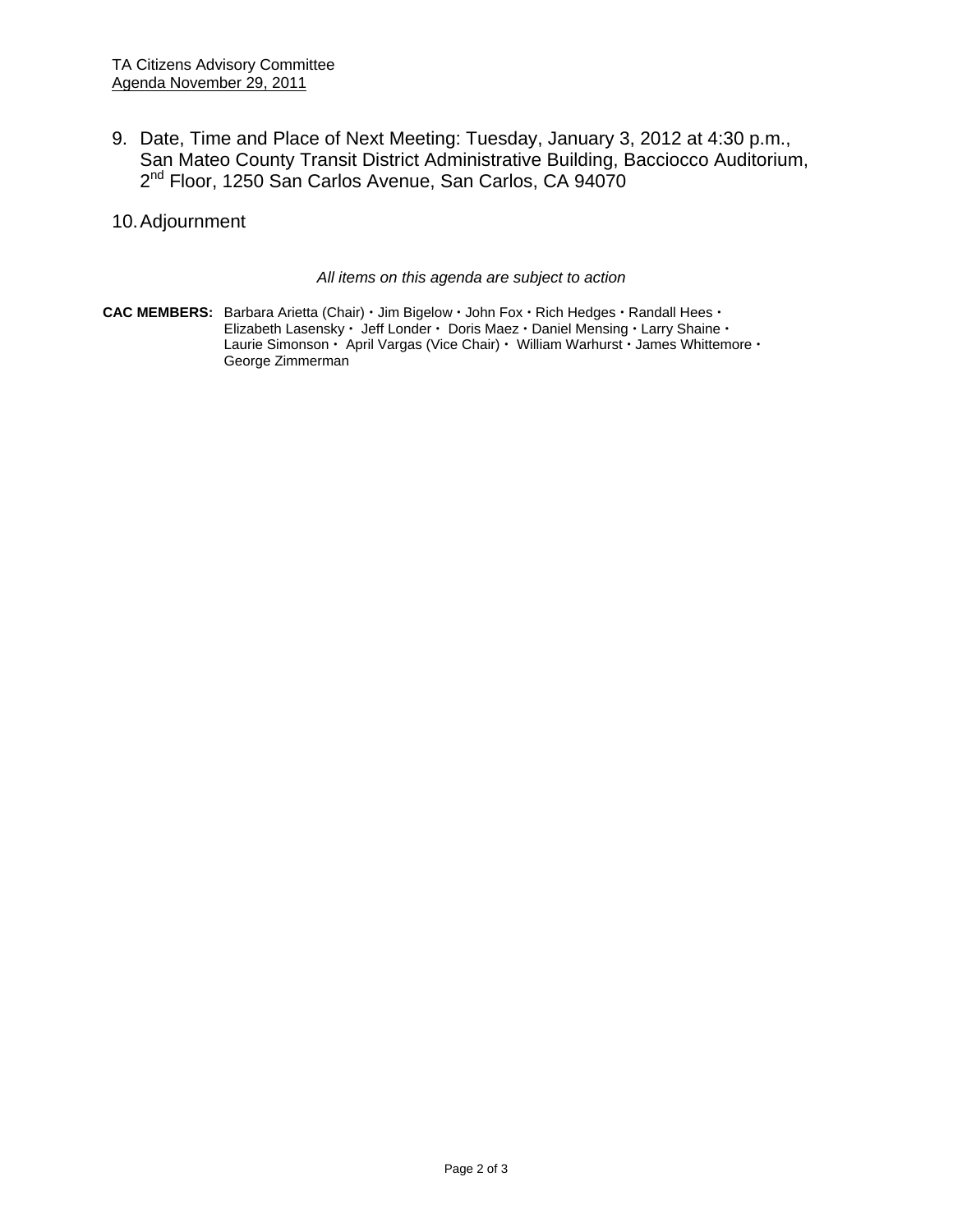## *INFORMATION TO THE PUBLIC*

If you have questions on the agenda, please contact the Assistant District Secretary at 650-508-6223. Assisted listening devices are available upon request. Agendas are available on the Transportation Authority Website at www.smcta.com.

#### *Date and Time of Boards and Advisory Committee Meetings*

San Mateo County Transportation Authority (TA) Committees and Board: First Thursday of the month, 5 p.m. Transportation Authority Citizens Advisory Committee (CAC): Tuesday preceding first Thursday of the month, 4:30 p.m. Date, time and location of meetings may be changed as needed.

#### *Location of Meeting*

The San Mateo County Transit District Administrative Office is located at 1250 San Carlos Ave., San Carlos, which is one block west of the San Carlos Caltrain Station on El Camino Real, accessible by SamTrans bus Routes: 260, 295, 390, 391, KX.

#### *Public Comment*

If you wish to address the Citizens Advisory Committee, please fill out a speaker's card located on the agenda table. If you have anything that you wish distributed to the Citizens Advisory Committee and included for the official record, please hand it to the Assistant Authority Secretary, who will distribute the information to the Committee members and staff.

Members of the public may address the Citizens Advisory Committee on non-agendized items under the Public Comment item on the agenda. Public testimony by each individual speaker shall be limited to three minutes and items raised that require a response will be deferred for staff reply.

#### *Accessibility for Individuals with Disabilities*

Upon request, the TA will provide for written agenda materials in appropriate alternative formats, or disability-related modification or accommodation, including auxiliary aids or services, to enable individuals with disabilities to participate in public meetings. Please send a written request, including your name, mailing address, phone number and brief description of the requested materials and a preferred alternative format or auxiliary aid or service at least two days before the meeting. Requests should be mailed to Nancy McKenna at San Mateo County Transportation Authority, 1250 San Carlos Avenue, San Carlos, CA 94070-1306; or email to cacsecretary@smcta.com; or by phone at 650-508-6279, or TDD 650-508-6448.

#### *Availability of Public Records*

All public records relating to an open session item on this agenda, which are not exempt from disclosure pursuant to the California Public Records Act, that are distributed to a majority of the legislative body will be available for public inspection at 1250 San Carlos Avenue, San Carlos, CA 94070-1306, at the same time that the public records are distributed or made available to the legislative body.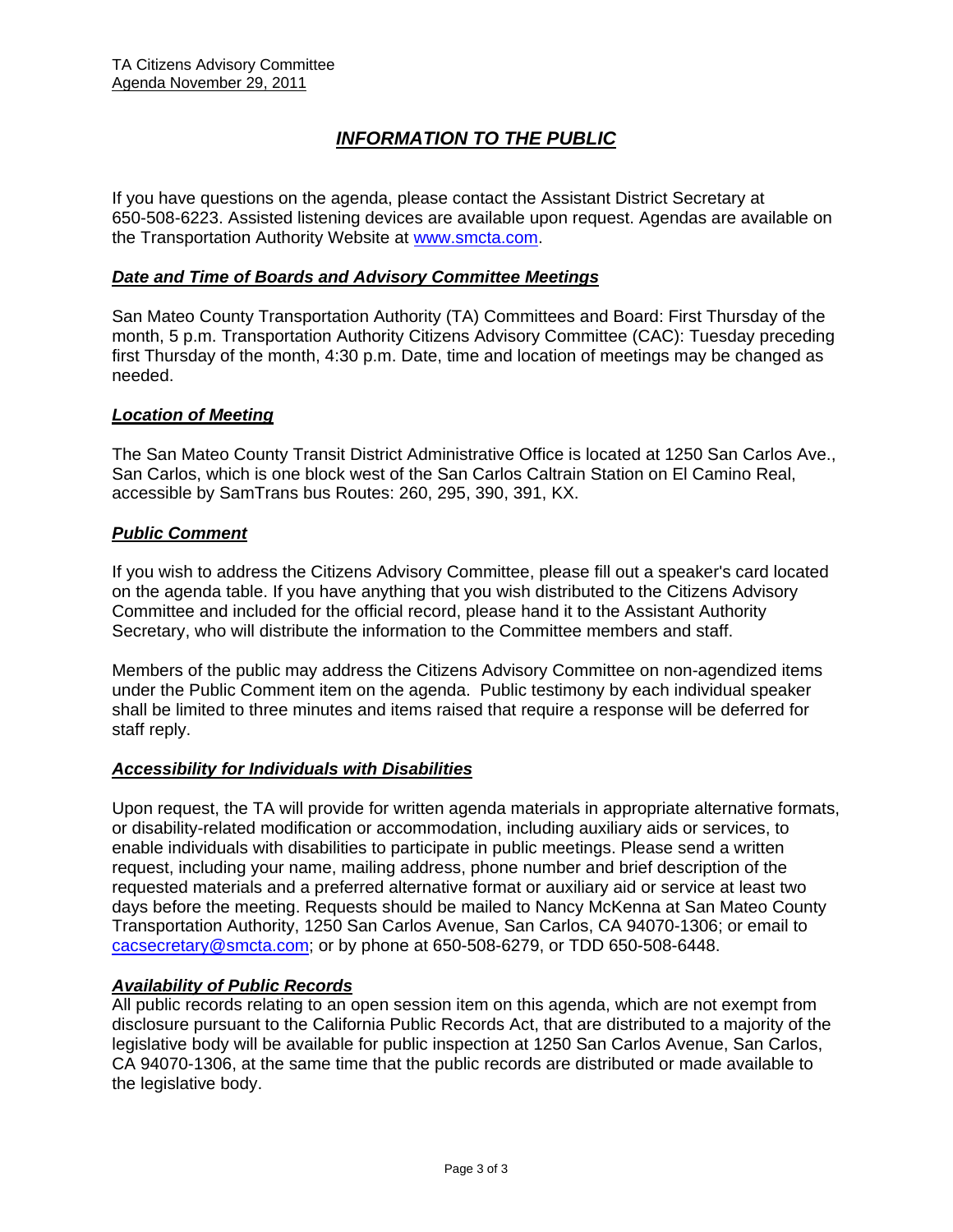## **CITIZENS ADVISORY COMMITTEE (CAC) SAN MATEO COUNTY TRANSPORTATION AUTHORITY (TA)**

1250 San Carlos Avenue, San Carlos CA 94070 Bacciocco Auditorium, 2<sup>nd</sup> Floor

## **MINUTES OF NOVEMBER 1, 2011**

**MEMBERS PRESENT:** B. Arietta (Chair), J. Bigelow, J. Fox, R. Hedges, R. Hees, E. Lasensky, J. Londer, D. Maez, D. Mensing, L. Shaine, L. Simonson, A. Vargas, J. Whittemore, B. Wurhurst, G. Zimmerman

### **MEMBERS ABSENT:** None

**STAFF PRESENT:** J. Ackemann, M. Bouchard, R. Haskin, J. Hurley, L. Larano, N. McKenna, L. Snow

Chair Barbara Arietta called the meeting to order at 4:30 p.m. and Rich Hedges led the Pledge of Allegiance.

## **INTRODUCTION OF NEW MEMBER BILL WARHURST**

Chair Arietta welcomed Bill Wurhurst to the committee.

## **APPROVAL OF MINUTES**

A motion (Hees/Londer) to approve the October, 2011 minutes was passed; (Londer /Simonson abstained).

Jim Whittemore and Larry Shaine asked if staff had followed-up with Legal Counsel on their Brown Act questions. Director, Transportation Authority Programs Joe Hurley said he will follow-up with legal.

### **PUBLIC COMMENT**

None

## **CERTIFICATE OF APPRECIATION TO ROSEMARY LAKE**

Chair Arietta presented a Certificate of Appreciation to outgoing TA CAC Secretary Rosemary Lake.

## **TA WEBSITE UPDATE**

Executive Officer Customer Service and Marketing Rita Haskin said staff is in the process of redesigning the TA website. The Caltrain and SamTrans websites recently were updated. There will be an online survey between November 9-28 to see what users would like to see on the website and how they currently use the website.

### **ITEMS FOR REVIEW – NOVEMBER 3, 2011 TA BOARD MEETING Acceptance of Quarterly Investment Report and Fixed Income Market Review and Outlook for the Quarter Ended September 30, 2011 (TA Item 11a)**

Bill Osher of CSI Group said there have been no realized losses in the portfolio. When bonds are purchased they are purchased at a premium and are amortized.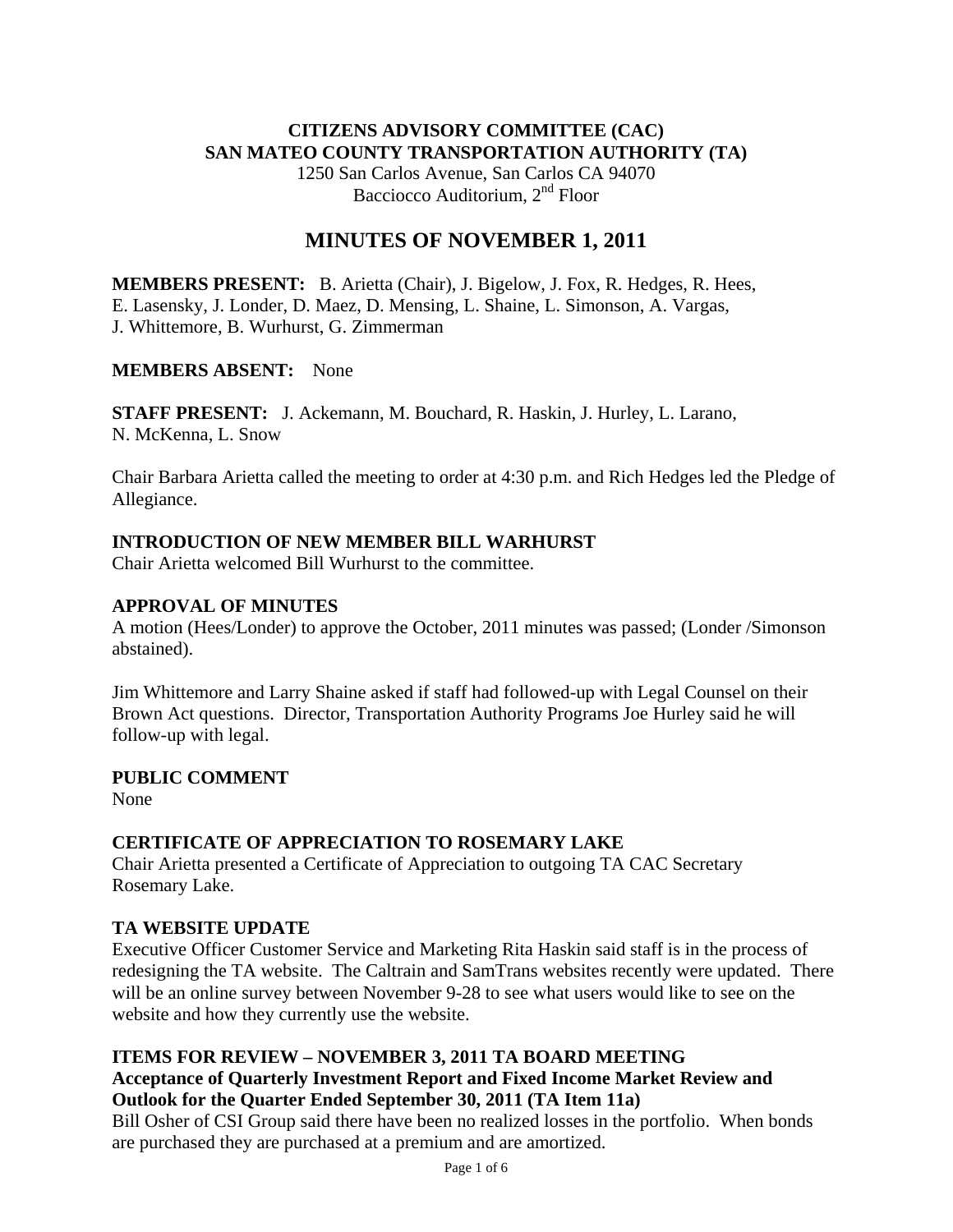George Zimmerman said many times, in recent quarterly reports, staff has over estimated interest revenue and should estimates be more conservative in the future.

Mr. Whittemore said in this month's summary of interests and capital gains there is another realized loss of \$127,000 which brings the year-to-date total of almost half of last year's fiscal year. He asked where the losses are coming from. Mr. Osher said there have been no realized losses in the portfolio. When bonds are purchased they are purchased at a premium and they are amortized. The interest income on the bonds is being over stated.

Mr. Whittemore said in the market overview for the quarter it states that the portfolio could be in a negative return very quickly in a rapidly rising interest rate environment. Mr. Osher said this is one of the reasons the return on the portfolio is as low as it is and why staff is being conservative. In the investment objectives, given to him by the Board, they are in order of priority which is safety, liquidity and return. This isn't something that was made up, but is written in the California Code of how surplus funds must be treated. What this means to him is to not subject the portfolio to a position where it could lose money in a rapidly rising interest rate environment. Mr. Osher said the Federal Reserve Bank recently released a report saying that never in history have interest rates been as expensive as they are today. The Board has instructed him to not have any corporate exposure so he is keeping the portfolio short and when interest rates start to rise he will have the opportunity to lock in higher interest rates for a longer period.

Mr. Whittemore said a little less than half of the TA portfolio is with Mr. Osher and was told with the yield environment there wasn't much more he could do with much more money. Mr. Osher said before he buys anything he uses the Local Agency Investment Fund (LAIF) as a comparison and today it is well managed and provides a certain novel return. He has been encouraging staff to use LAIF as a holding ground until he sees an opportunity.

Mr. Shaine asked what the exposure is to the banking system and as it relates to Europe. Mr. Osher said there is a bond that has not matured but is FDIC insured. The banking system is literally the heart of an economy and when the banking system is not working the system is lethargic.

Mr. Hedges asked why there have been no investments in California bonds. Mr. Osher said the Investment Policy does not provide for municipal bonds, however the California Code does allow them.

A motion (Hedges/Zimmerman) to support acceptance of the report was approved.

Mr. Whittemore left at 5:12 p.m.

## **PROGRAM REPORT: TRANSIT: CALTRAIN (TA Item 4a)**

Director of Rail Transportation Michelle Bouchard made the following points:

- The Caltrain corridor is 77 miles and runs between San Francisco and San Jose with weekday commute service to Gilroy.
- Caltrain joins the Union Pacific main track south of Santa Clara and is responsible for dispatching Union Pacific, Amtrak's Coast Starlight, the Capitol Corridor and ACE.
- Control of the tracks transitions south of Tamien to Union Pacific.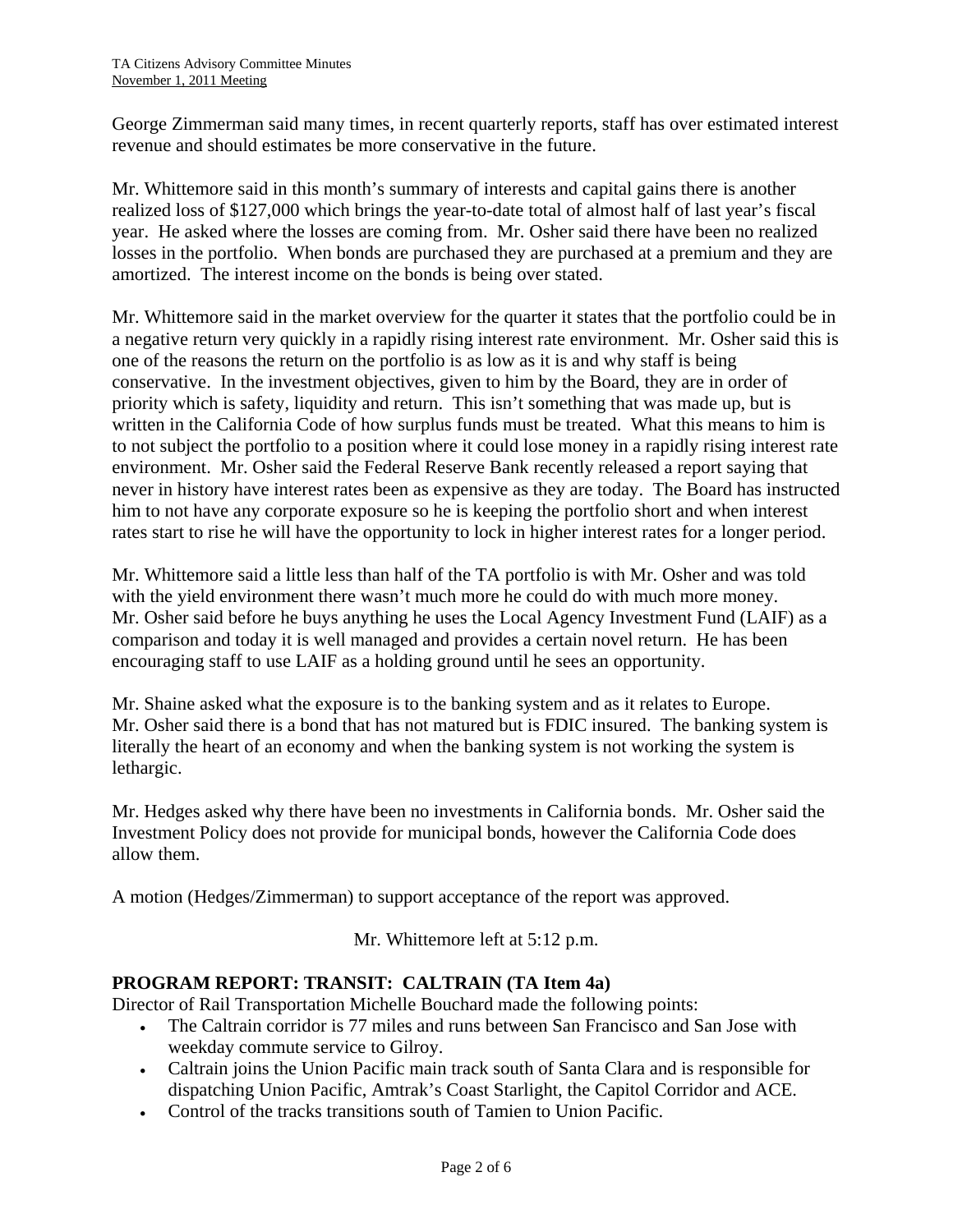- Currently operate 86 weekday trains with a growth in ridership in all markets served.
- Giants service had an increase of over 7 percent over last year.
- Bike capacity has increased and staff established a Bicycle Advisory Committee.
- A new rail operations contract was awarded to TransitAmerica, a subsidiary of Herzog Construction.
- The Fiscal Year (FY) 2012 Caltrain adopted budget was \$103.8 million.
- Total member contributions for FY2012 were \$25.3 million.
- Fare revenue in August was in excess of \$5.3 million and average weekday ridership is above 45,000.

Director of Engineering and Construction Liria Larano made the following points:

- Santa Clara County has the South Terminal (San Jose) Station Improvement Project which will provide operational flexibility and allow for future expansion of service. Construction included two 1,200-foot platforms, stair and ramp access to existing underpass and a new signal system. The total project is \$35 million and expected to be completed by the end of the year.
- In San Mateo County bridge improvements are being done at Popular, Santa Inez, Monte Diablo and Tilton avenues. The total project is \$11.6 million.
- The Jerrold Avenue Bridge in San Francisco was replaced at a cost of \$13.6 million.

Mr. Hedges asked if the height at the Mount Diablo Avenue bridge was raised. Ms. Larano replied no.

Mr. Zimmerman asked where the South Terminal station is. Ms. Larano said it is the San Jose Diridon Station.

Mr. Shaine asked about a contract being awarded for a signal system. Ms. Larano said the Positive Train Control/Communication Based Overlay Signal System (PTC/CBOSS) is the project and it needs to be installed by December 2015 by Federal mandate. CBOSS allows for communication between the train, wayside and control center to allow trains to operate closer together, but will have features such as automatic train stop, won't allow entering a work zone and monitor grade crossings.

Mr. Shaine asked how this system fits with High Speed Rail (HSR). Ms. Bouchard said since this program is mandated and must be functioning revenue ready by December 2015 it must be started now. When HSR comes with their requirements for the system staff will be able to integrate with the Caltrain system.

Mr. Shaine asked if this contract is funded up front. Ms. Bouchard said the project team defined three phases of the project that would support a funding strategy.

Elizabeth Lasensky said San Jose Diridon has multiple tracks and there is no signage informing passengers which tracks to use. Ms. Larano said new signage is part of the project. Ms. Lasensky asked if any part of the budget takes into account new trains or repairs. Ms. Bouchard said state of good repair is very important. Over the last few years funding has been dedicated to state of good repair and staff is doing a robust fleet planning effort to see what is needed to carry the current rolling stock through electrification.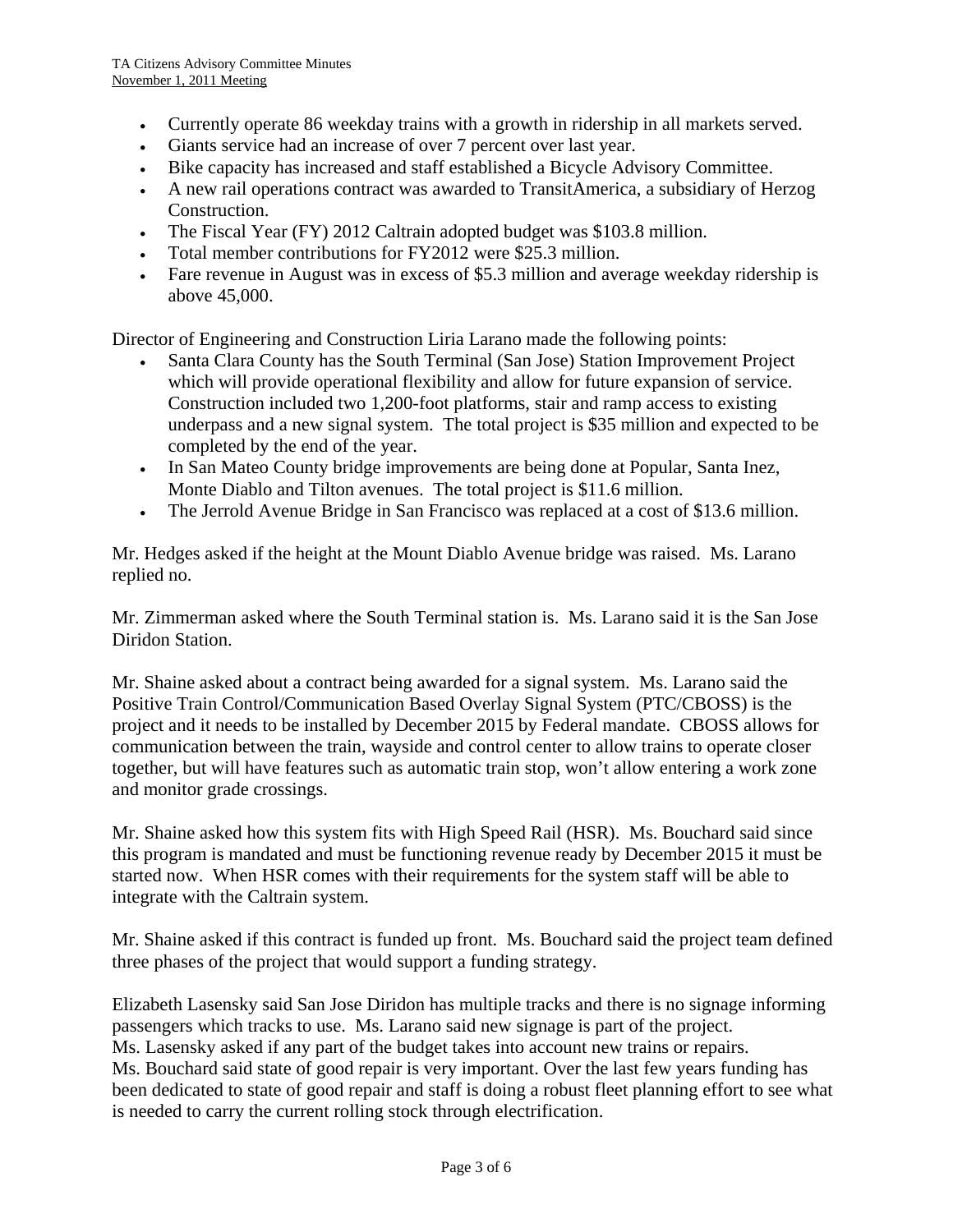Doris Maez said ridership going north and south is about split, but San Francisco's share is half of the other counties. Does the ridership reflect the morning boardings and partner shares? Ms. Bouchard said staff is looking at longer-term funding efforts including the agreement among the partners.

Randy Hees said with the current farebox return and if a new passenger is added how much of that passenger's fare goes to contributing to the bottom line and how much has to go to an increase in operating costs. Ms. Bouchard said it is a step function and about 75-80 percent of fares is for labor.

Jeff Londer said he doesn't understand why San Francisco doesn't pay their share along the lines of the other partners. He asked what the other sources of revenue are. Mr. Hurley said it is multiple state and federal sources.

Mr. Londer asked if WiFi has been considered for revenue. Ms. Bouchard said WiFi is a very active topic among staff but there is no timeframe of when this project will occur.

Laurie Simonson said Caltrain has added two bike cars and has there been an increase in bike ridership and any impact on non-bike riders. Ms. Bouchard said currently there are about 3,200 bikes and the previous year was 2,200. Caltrain has gone through a very visible process in increasing the bike capacity. There is a lot of demand for bike capacity in the peak hours.

Mr. Zimmerman asked about the maintenance problems of the trains and is there any timeframe for looking at these problems. Ms. Bouchard said staff can provide a list of projects that will be looked at this year.

Chair Arietta said that at a recent San Mateo County Transit District Board (District) retreat the FY2013 budget fiscal outlook included a tentative balancing plan for Caltrain. The Santa Clara Valley Transportation Authority and San Francisco Municipal Transportation Authority plan to reimburse \$5.2 million and \$1.8 million, respectively, for the repayment of the original purchase of the Caltrain right of way. The \$7 million will be used as San Mateo County's share of the FY2013 Caltrain Operating Budget. The Peninsula Corridor Joint Powers Board partners will also update operating cost sharing formulas and payment for the Gilroy service.

Mr. Hurley said Caltrain is a big program under Measure A and identified as the number one priority under the Original Measure A program. The new measure has provided almost \$17.4 million for Caltrain operating to date.

### **Approval of Minutes (TA Item 4a)**

No discussion

## **Acceptance of Statement of Revenues and Expenditures for June 2011 (TA Item 4b)**

A motion (Shaine/Zimmerman) to support acceptance of the Statement of Revenues and Expenditures for June 2011 was approved.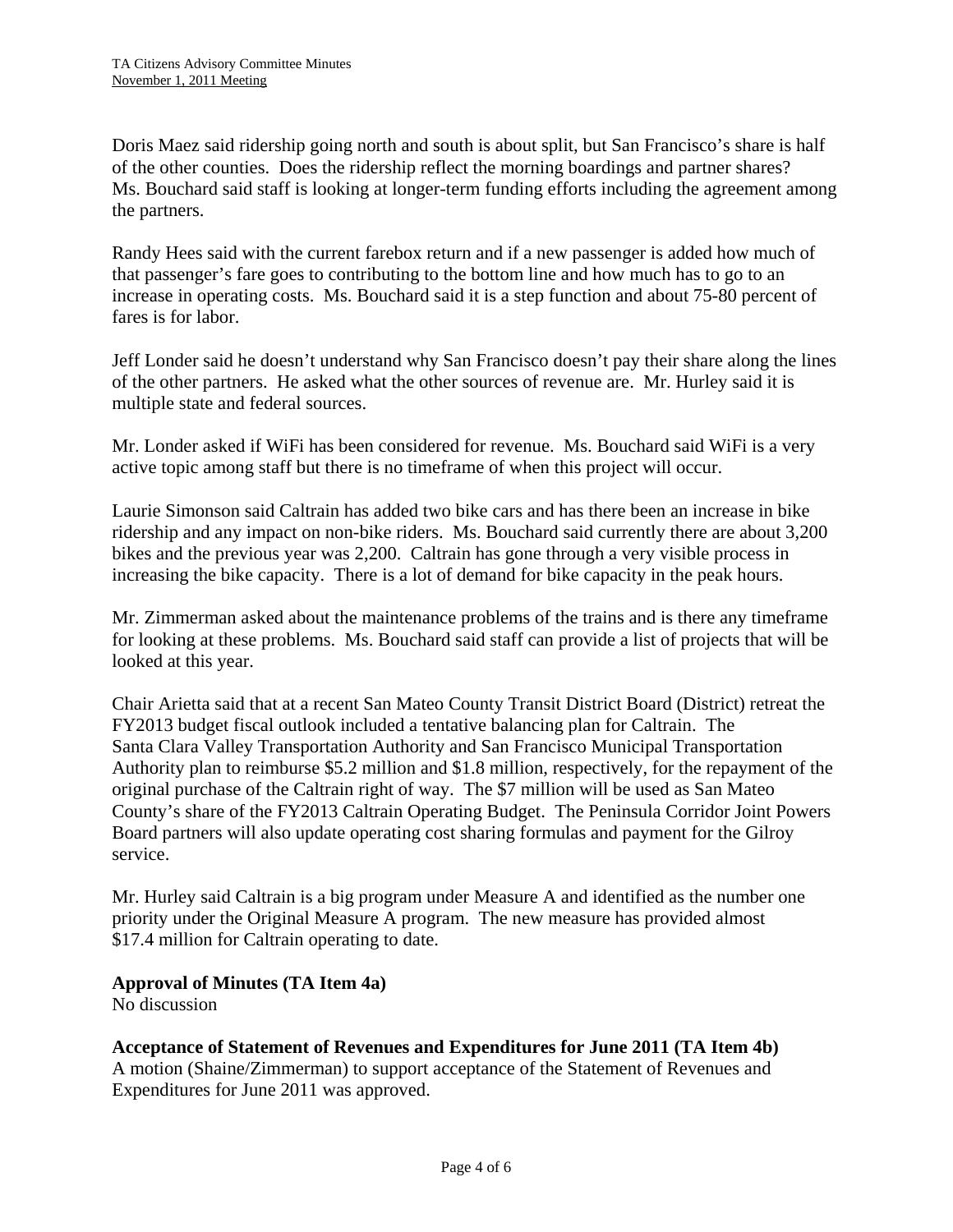### **Acceptance of Statement of Revenues and Expenditures for September 2011 (TA Item 4c)**

A motion (Hees/Lasensky) to support acceptance of the Statement of Revenues and Expenditures for September 2011 was approved.

### **Approval of 2012 Board of Directors Meeting Calendar (TA Item 4d)**

Committee members noted the date of the July meeting being so close to the Fourth of July holiday.

### **Resolution of Appreciation to Outgoing Director John Lee (TA Item 6a)**

Mr. Hurley said Director Lee is being termed out on the City Council of San Mateo and the requirement to sit on the TA Board is to be an elected official.

Mr. Hees asked that the Chair extend the CAC's best wishes and thank him for his work

Mr. Bigelow said when looking at the coalition of cities Director Lee is tough and he does deliver and sticks to his guns on his beliefs and highly commend him.

Mr. Hedges said Director Lee is a passionate advocate on transit oriented development and the Grand Boulevard.

Mr. Fox left at 6:07 p.m.

A motion (Hees/Shaine) to support the Resolution of Appreciation to Director Lee was approved. The committee also agreed to present a Certificate of Appreciation to Director Lee.

Ms. Maez left at 6:08 p.m.

## **Sam Trans Liaison Report – September 26, 2011 and October 12, 2011 (TA Items 7a and 7b)**

No comment

## **Update on State and Federal Legislative Program (TA Item 12b)**

Government Affairs Officer Jayme Ackemann said Government Affairs Manager Seamus Murphy will be focusing his attention at the Federal and State level trying to identify legislation and grant funding that would infuse the District with more money so she will be working at the local level. In the legislative report it notes the \$1.8 billion bond sale happening in the State of California but staff doesn't know what public transportation projects on the Peninsula can expect to see a new infusion of cash coming from the bond sale, but will be receiving some funds. Some of our projects are considered priority projects in need of additional cash flow.

Mr. Mensing left at 6:11 p.m.

Congress is continuing to struggle with the reauthorization of the Surface Transportation Bill. Today the Senate voted on a minibus that would sustain existing spending levels for critical transportation programs. This will go to the House which is less inclined to support the bill. The California High Speed Rail Authority released its Business Plan today and what is most